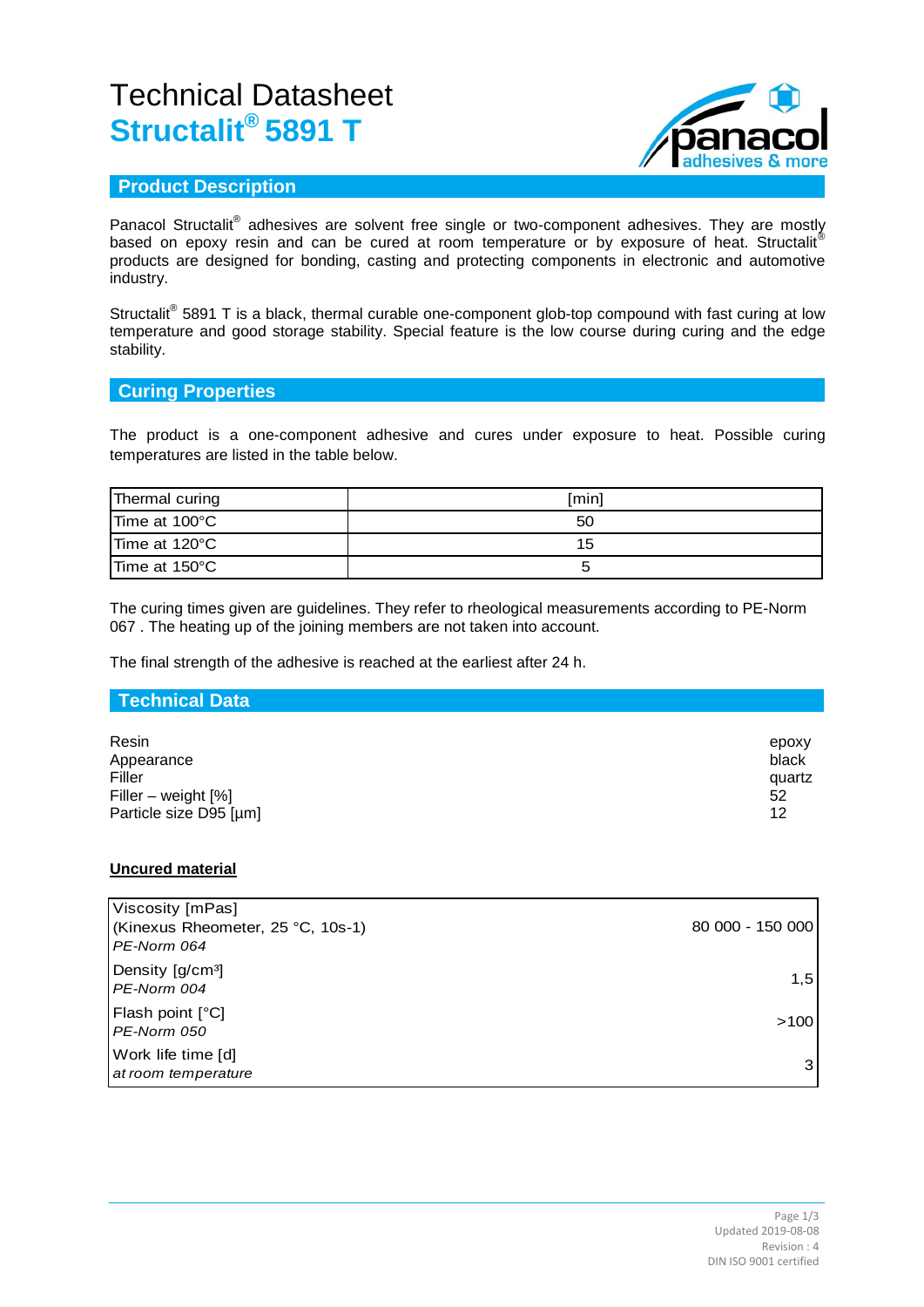# Technical Datasheet **Structalit® 5891 T**



### **Cured material**

| Hardness shore D<br>PE-Norm 006                                           | $80 - 90$      |
|---------------------------------------------------------------------------|----------------|
| Temperature resistance [°C]                                               | $-40 - 180$    |
| Water absorption [mass %]<br>PE-Norm 016                                  | ا>             |
|                                                                           |                |
| Glass transition temperature DSC [°C]<br>PE-Norm 009                      | $110 - 130$    |
| Coefficient of thermal expansion [ppm/K] below Tg<br>PE-Norm 017          | 20             |
| Coefficient of thermal expansion [ppm/K] above Tg<br>PE-Norm 017          | 80             |
|                                                                           |                |
| Dielectric constant [10kHz]                                               | 3              |
| Dielectric strength [kV/mm]                                               | 18             |
| Volume resistivity [Ohm*cm]<br>PE-Norm 040                                | $1,0E+16$      |
|                                                                           |                |
| Lap shear strength (FR4/FR4) [MPa]<br>PE-Norm 013                         | 3              |
| Lap shear strength (steel/steel) [MPa]<br>PE-Norm 013                     | 5              |
| Lap shear strength (stainless steel/stainless steel) [MPa]<br>PE-Norm 013 | 4              |
| Lap shear strength (AIMg3/AIMg3) [MPa]<br>PE-Norm 013                     | $\overline{2}$ |

## **Transport/Storage/Shelf Life**

| Trading unit   | Transport                       | Storage         | Shelf-life*               |
|----------------|---------------------------------|-----------------|---------------------------|
| Cartridge      | $0^{\circ}$ C - 10 $^{\circ}$ C | $-20^{\circ}$ C | at delivery min. 3 months |
| Other packages |                                 |                 | max. 6 months             |

*\*Store in original, unopened containers!*

## **Instructions for Use**

#### **Surface preparation**

The surfaces to be bonded should be free of dust, oil, grease or other dirt in order to obtain an optimal and reproducible bond.

For cleaning we recommend the cleaner IP<sup>®</sup> Panacol. Substrates with low surface energy (e.g. polyethylene, polypropylene) must be pretreated in order to achieve sufficient adhesion.